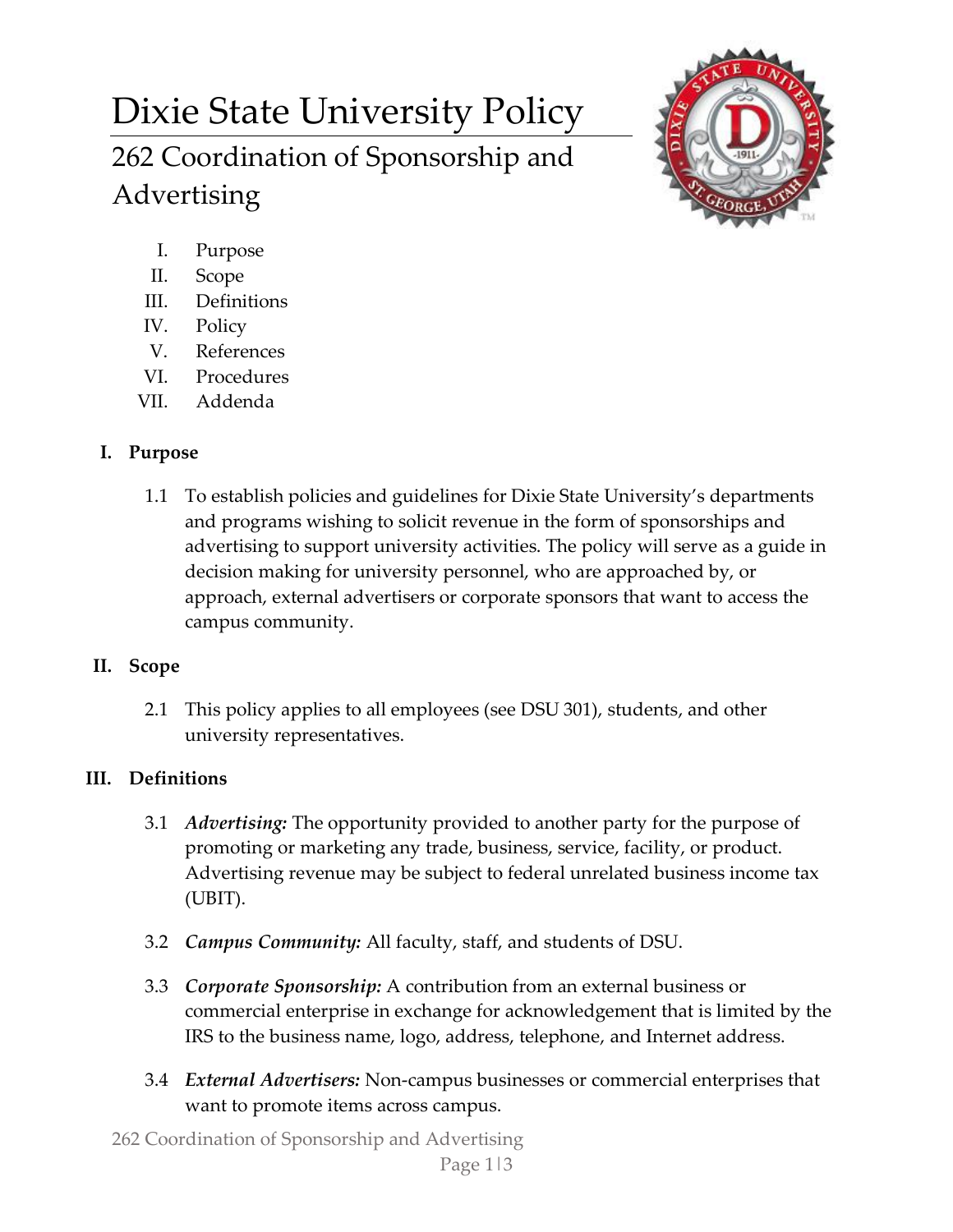- 3.5 *Institutional Personnel***:** Employees of Dixie State University.
- 3.6 *Marketing Agreement:* Agreements that allow a product to be marketed and sold on campus (e.g.: Coke®, Pepsi®).
- 3.7 *Office:* The Office of University Advancement
- 3.8 *Supplemental Revenue:* Additional revenue received from donors and businesses to assist programs at DSU.
- 3.9 *University Activities:* Any activity held at DSU, by DSU or held by DSU off campus.

## **IV. Policy**

- 4.1 Before revenue is accepted, the department shall determine whether the funds are for advertising or for sponsorships. Sponsorships require approval from the Vice President for University Advancement or their designee before they are accepted.
	- 4.1.1 Corporate sponsorships are charitable contributions by IRS definition and must be appropriately receipted by the Office of University Advancement to ensure accurate accounting and acknowledgement.
	- 4.1.2 Advertising is not considered a charitable contribution and is not processed through the Office of University Advancement.

## **V. References**

#### **VI. Procedures**

- 6.1 When a university employee is approached or approaches a business or commercial enterprise to advertise or be a sponsor, the University must determine whether the entity wants to be an advertiser or sponsor.
	- 6.1.1 If the business wants to be a sponsor, the university employee must contact the Office of University Advancement for approval.
- 6.2 To be considered a sponsor, the following must take place:
	- 6.2.1 Monies or equivalent are received by DSU from an individual, business or commercial enterprise.
	- 6.2.2 Acknowledgement from the University (The acknowledgement may not